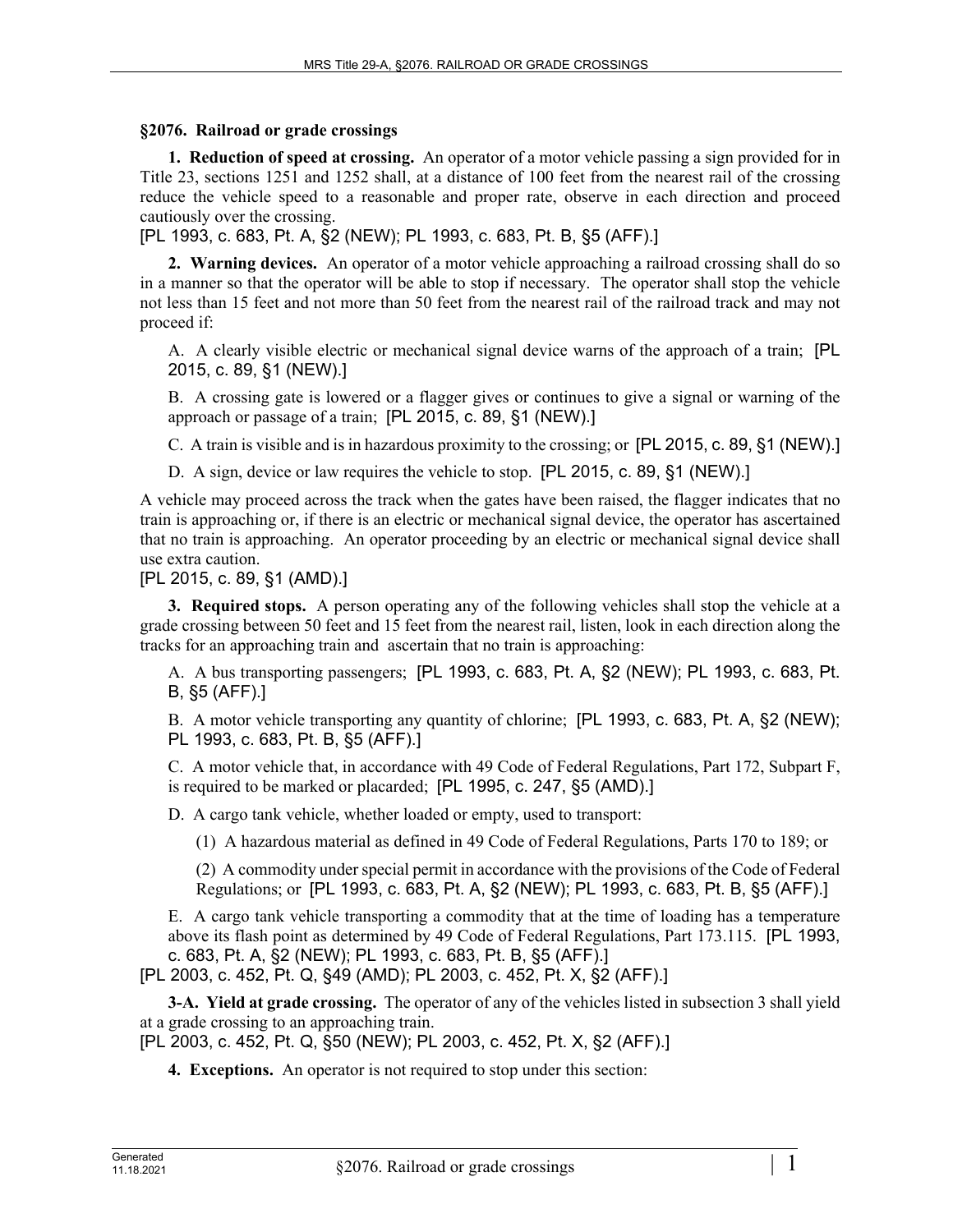A. At a streetcar crossing or railroad tracks used exclusively for industrial switching purposes, within a business district; [PL 1993, c. 683, Pt. A, §2 (NEW); PL 1993, c. 683, Pt. B, §5 (AFF).]

B. When a law enforcement officer or crossing flagger directs traffic to proceed; [PL 1993, c. 683, Pt. A, §2 (NEW); PL 1993, c. 683, Pt. B, §5 (AFF).]

C. At an abandoned crossing that is marked with a sign indicating that the rail line is abandoned; or [PL 1993, c. 683, Pt. A, §2 (NEW); PL 1993, c. 683, Pt. B, §5 (AFF).]

D. At an industrial or spur line railroad grade crossing marked with a sign reading "exempt." An "exempt" sign must be erected by or with the consent of the Department of Transportation. [PL 1993, c. 683, Pt. A, §2 (NEW); PL 1993, c. 683, Pt. B, §5 (AFF).]

[PL 1993, c. 683, Pt. A, §2 (NEW); PL 1993, c. 683, Pt. B, §5 (AFF).]

**5. Penalty.** The following penalties apply to violations of this section.

A. An operator failing to comply with the requirements of subsection 1 or 2 commits a traffic infraction. [PL 2003, c. 452, Pt. Q, §51 (NEW); PL 2003, c. 452, Pt. X, §2 (AFF).]

B. An operator who fails to comply with subsection 3 commits a Class E crime, which is a strict liability crime as defined in Title 17‑A, section 34, subsection 4‑A. [PL 2003, c. 452, Pt. Q, §51 (NEW); PL 2003, c. 452, Pt. X, §2 (AFF).]

C. An operator commits a Class D crime if that operator is required to stop under subsection 3 and fails to stop for or yield the right-of-way to a train, engine or conveyance on the track. This crime is a strict liability crime as defined in Title 17‑A, section 34, subsection 4‑A. [PL 2003, c. 452, Pt. Q, §51 (NEW); PL 2003, c. 452, Pt. X, §2 (AFF).]

[PL 2003, c. 452, Pt. Q, §51 (RPR); PL 2003, c. 452, Pt. X, §2 (AFF).]

**6. Abandoned or exempt crossings.** The department may exempt a crossing after providing written notice within 30 days to the railroad and municipality in which the crossing is located or, after hearing, if requested within 30 days either by the railroad, municipality or 10 or more residents of the State. For each exempt crossing, the department may order and impose safety provisions as it determines expedient or necessary. For any exempt crossing that does not have automatic warning devices, the engineer shall stop the train prior to entering the crossing, and a member of the train crew shall stop all motor vehicle traffic prior to flagging the train through the crossing. For an exempt crossing with automatic warning devices, the engineer shall stop the train prior to entering the crossing and determine that all motor vehicle traffic has come to a stop prior to proceeding. Any exempt crossing must be posted with appropriate signs, which must be erected and maintained by the department. [PL 1993, c. 683, Pt. A, §2 (NEW); PL 1993, c. 683, Pt. B, §5 (AFF).]

## SECTION HISTORY

PL 1993, c. 683, §A2 (NEW). PL 1993, c. 683, §B5 (AFF). PL 1995, c. 247, §5 (AMD). PL 1999, c. 771, §C14 (AMD). PL 1999, c. 771, §§D1,2 (AFF). PL 2003, c. 452, §§Q49-51 (AMD). PL 2003, c. 452, §X2 (AFF). PL 2015, c. 89, §1 (AMD).

The State of Maine claims a copyright in its codified statutes. If you intend to republish this material, we require that you include the following disclaimer in your publication:

*All copyrights and other rights to statutory text are reserved by the State of Maine. The text included in this publication reflects changes made through the First Special Session of the 130th Maine Legislature and is current through October 31, 2021. The text*  is subject to change without notice. It is a version that has not been officially certified by the Secretary of State. Refer to the Maine *Revised Statutes Annotated and supplements for certified text.*

The Office of the Revisor of Statutes also requests that you send us one copy of any statutory publication you may produce. Our goal is not to restrict publishing activity, but to keep track of who is publishing what, to identify any needless duplication and to preserve the State's copyright rights.